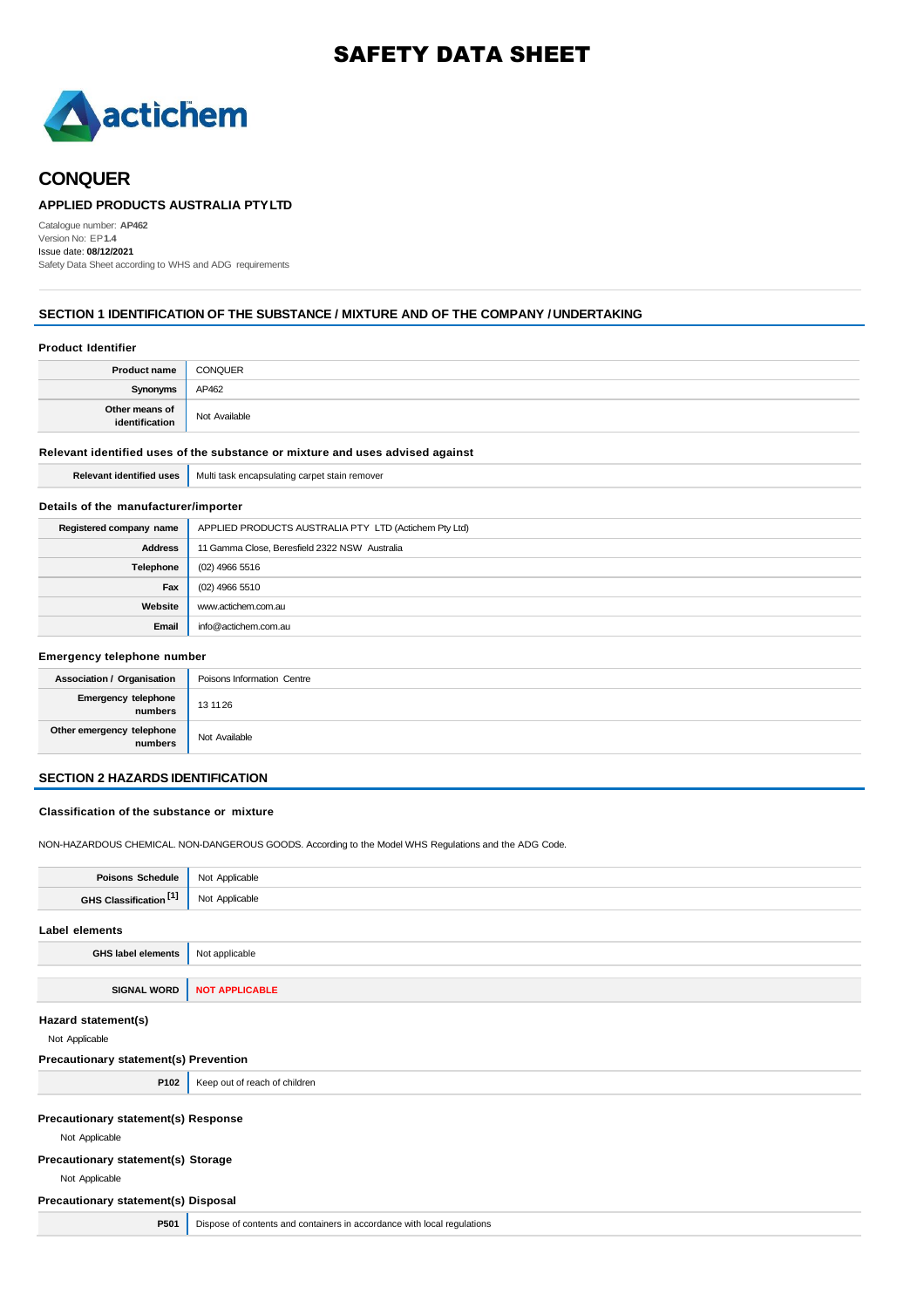### **SECTION 3 COMPOSITION / INFORMATION ON INGREDIENTS**

#### **Substances**

All ingredients are non-hazardous or below cut=off limits

#### **Mixtures**

**CAS No %[weight] Name**

### **SECTION 4 FIRST AID MEASURES**

#### **Description of first aid measures**

| <b>Eye Contact</b>  | If this product comes in contact with eyes:<br>Wash out immediately with water.<br>If irritation continues, seek medical attention.<br>Removal of contact lenses after an eye injury should only be undertaken by skilled personnel. |
|---------------------|--------------------------------------------------------------------------------------------------------------------------------------------------------------------------------------------------------------------------------------|
| <b>Skin Contact</b> | If skin contact occurs with concentrate:<br>Flush skin and hair with running water.<br>Seek medical advice in event of irritation.                                                                                                   |
| Inhalation          | Not applicable                                                                                                                                                                                                                       |
| Ingestion           | Do NOT induce vomiting.<br>Immediately give a glass of water.<br>First aid is not generally required. If in doubt, contact a Poisons Information Centre or a doctor.                                                                 |

#### **Indication of any immediate medical attention and special treatment needed**

Treat symptomatically.

### **SECTION 5 FIREFIGHTING MEASURES**

### **Extinguishing media**

|                                                       | There is no restriction on the type of extinguisher which may be used |  |
|-------------------------------------------------------|-----------------------------------------------------------------------|--|
| Special hazards arising from the substrate or mixture |                                                                       |  |
| Fire incompatibility                                  | None known                                                            |  |
| Advice for firefighters                               |                                                                       |  |
| <b>Fire Fighting</b>                                  | Alert Fire Brigade and tell them location and nature of hazard.       |  |
| <b>Fire/Explosion Hazard</b>                          | Non-combustible.                                                      |  |
|                                                       |                                                                       |  |

#### **SECTION 6 ACCIDENTAL RELEASE MEASURES**

#### **Personal precautions, protective equipment and emergency procedures**

| <b>Minor Spills</b> | Flush away with copious amounts of water.                                                                                                                                                                                                                                                                                                                         |  |
|---------------------|-------------------------------------------------------------------------------------------------------------------------------------------------------------------------------------------------------------------------------------------------------------------------------------------------------------------------------------------------------------------|--|
| <b>Major Spills</b> | Absorb on sand, dirt, vermiculite or similar absorbent material. Place into labelled drums and dispose of according to local government regulations.<br>Immediately notify emergency services (Police or Fire Brigade) if the spill is too large for you to safely and effectively handle.<br>Prevent by any means available any spillage entering a watercourse. |  |
|                     |                                                                                                                                                                                                                                                                                                                                                                   |  |
|                     | Personal protective equipment advice is contained in Section 8 of this SDS                                                                                                                                                                                                                                                                                        |  |

### **SECTION 7 HANDLING ANDSTORAGE**

| Precautions for safe handling |                                                                                                                                                                                               |  |
|-------------------------------|-----------------------------------------------------------------------------------------------------------------------------------------------------------------------------------------------|--|
| Safe handling                 | Wear suitable protective clothing depending on the circumstances.<br>Do not mix with other chemicals unless expressly recommended by the manufacturer.<br>Always store in original container. |  |
| Other information             |                                                                                                                                                                                               |  |

### **Conditions for safe storage, including any incompatibilities**

| Suitable container               | Polyethylene or polypropylene container |
|----------------------------------|-----------------------------------------|
| <b>Storage incompatibilities</b> | Strong acids and oxidizing agents       |

#### **PACKAGE MATERIAL INCOMPATIBILITIES**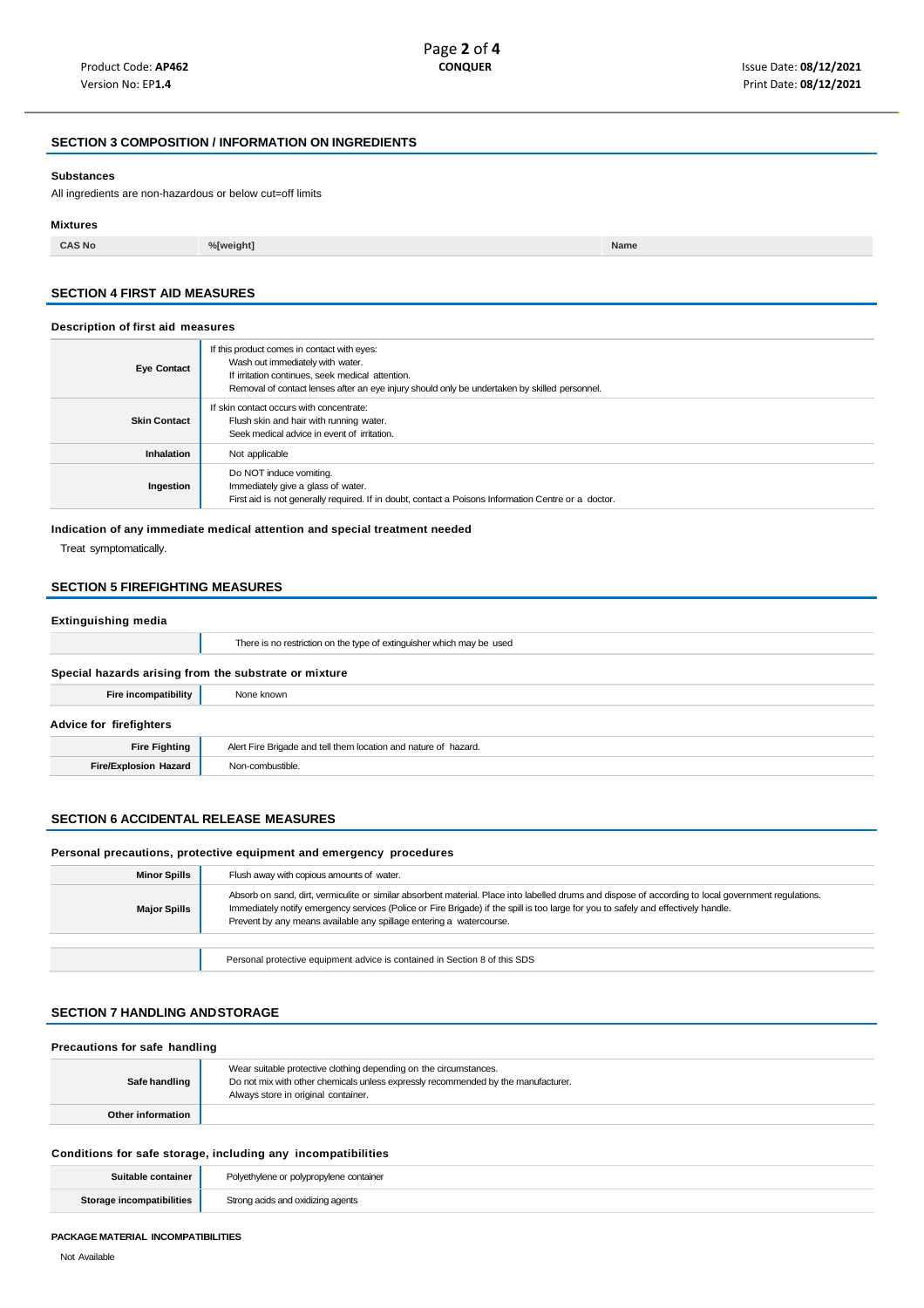### **SECTION 8 EXPOSURE CONTROLS / PERSONAL PROTECTION**

#### **Control parameters**

**OCCUPATIONAL EXPOSURE LIMITS (OEL)** 

**INGREDIENT DATA**

Not Available

### **Exposure controls**

| Appropriate engineering<br>controls | Not required                                                        |  |
|-------------------------------------|---------------------------------------------------------------------|--|
| Personal protection                 |                                                                     |  |
| Eye and face protection             | It is a good practice to wear gloves to prevent drying of the skin. |  |
| Hands/feet protection               | Not applicable                                                      |  |
|                                     |                                                                     |  |

### **SECTION 9 PHYSICAL AND CHEMICAL PROPERTIES**

### **Information on basic physical and chemical properties**

| Appearance                                      | Clear gold yellow liquid |                                                   |                |
|-------------------------------------------------|--------------------------|---------------------------------------------------|----------------|
|                                                 |                          |                                                   |                |
| <b>Physical state</b>                           | Liquid                   | Relative density (Water = 1)                      | 1.0            |
| Odour                                           | Baby powder              | <b>Partition coefficient</b><br>n-octanol / water | Not Available  |
| Odour threshold                                 | Not Available            | Auto-ignition temperature<br>$(^{\circ}C)$        | Not Applicable |
| pH (as supplied)                                | 7.5                      | Decomposition<br>temperature                      | Not Available  |
| Melting point / freezing<br>point (°C)          | Not Available            | Viscosity (cSt)                                   | Not Available  |
| Initial boiling point and<br>boiling range (°C) | 100                      | Molecular weight (g/mol)                          | Not Available  |
| Flash point (°C)                                | Not Applicable           | <b>Taste</b>                                      | Not Available  |
| <b>Evaporation rate</b>                         | Not Available            | <b>Explosive properties</b>                       | Not Available  |
| Flammability                                    | Not Applicable           | <b>Oxidising properties</b>                       | Not Available  |
| Upper Explosive Limit (%)                       | Not Applicable           | Surface Tension (dyn/cm or<br>$mN/m$ )            | Not Available  |
| Lower Explosive Limit (%)                       | Not Applicable           | <b>Volatile Component (%vol)</b>                  | Not Available  |
| Vapour pressure (kPa)                           | Not Available            | Gas group                                         | Not Available  |
| Solubility in water (g/L)                       | Miscible                 | pH as a solution                                  | Not Available  |
| Vapour density (Air = 1)                        | Not Available            | VOC g/L                                           | Not Available  |

### **SECTION 10 STABILITY AND REACTIVITY**

| Reactivity                            | See section 7                                       |
|---------------------------------------|-----------------------------------------------------|
| <b>Chemical stability</b>             | Unstable in the presence of incompatible materials. |
| Possibility of hazardous<br>reactions | See section 7                                       |
| <b>Conditions to avoid</b>            | See section 7                                       |
| Incompatible materials                | See section 7                                       |
| Hazardous decomposition<br>products   | See section 5                                       |

### **SECTION 11 TOXICOLOGICAL INFORMATION**

### **Information on toxicological effects**

| <b>Inhaled</b>      | Mists from the product may cause irritation to the nose, throat and respiratory system with effects including; coughing and discomfort. |  |
|---------------------|-----------------------------------------------------------------------------------------------------------------------------------------|--|
| Ingestion           | May cause irritation to the mouth, throat and stomach.                                                                                  |  |
| <b>Skin Contact</b> | No adverse effects listed.                                                                                                              |  |
| Eye                 | May cause irritation.                                                                                                                   |  |
| Chronic             | Extended period of contact may cause irritation in sensitive individuals.                                                               |  |